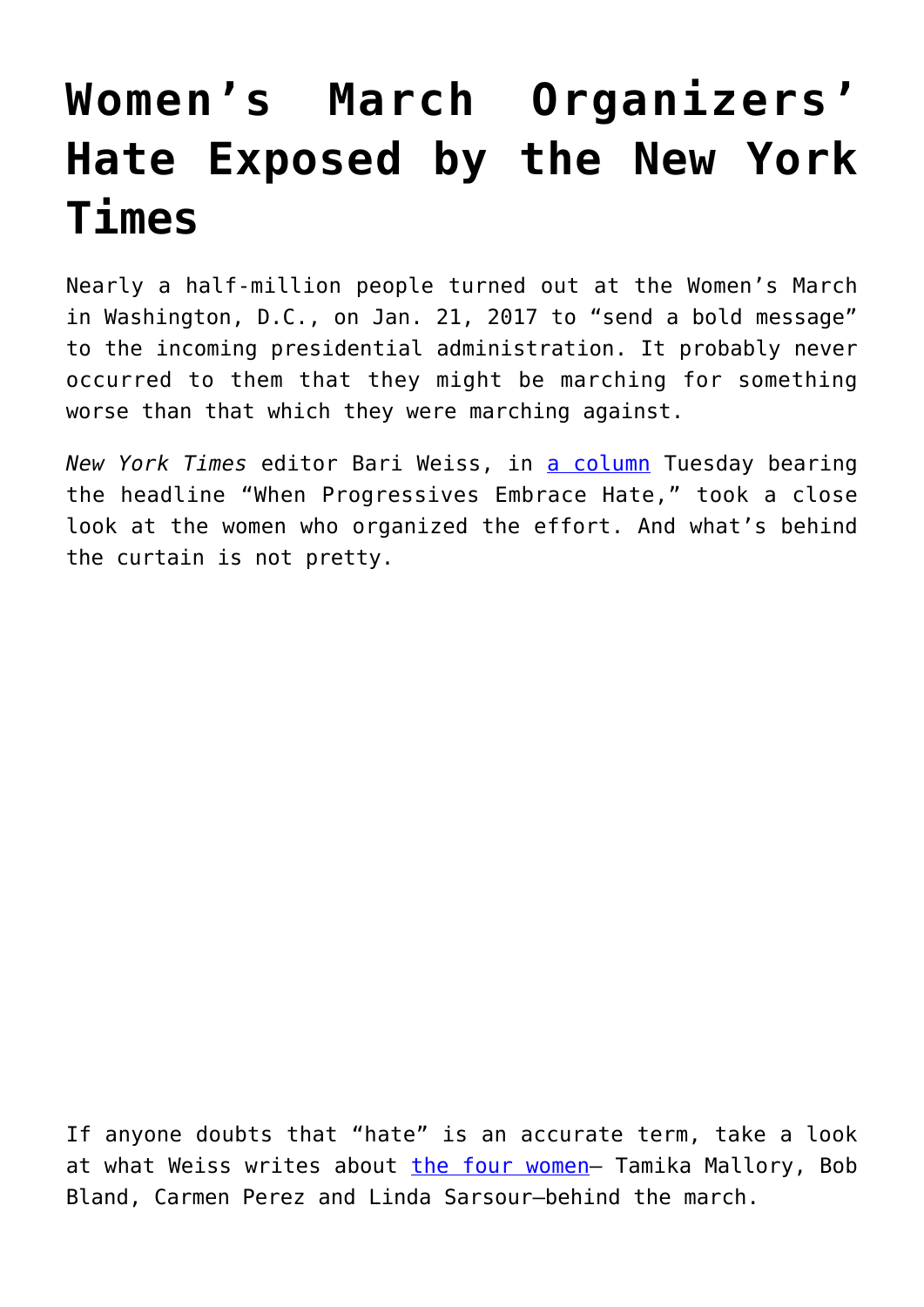Actually, check that. Let the women tell you themselves, which is precisely what Weiss does. She starts with Sarsour:

*"Nothing is creepier than Zionism," she [wrote](https://twitter.com/lsarsour?lang=en) in 2012. And, oddly, given her status as a major feminist organizer, there are more than a few that seem to make common cause with antifeminists, like [this](https://twitter.com/lsarsour/status/598327052727615488?lang=en) from 2015: "You'll know when you're living under Shariah law if suddenly all your loans and credit cards become interest-free. Sound nice, doesn't it?" She has dismissed the anti-Islamist feminist Ayaan Hirsi Ali in [the most crude and cruel terms,](http://nytlive.nytimes.com/womenintheworld/2017/02/02/ayaan-hirsi-ali-says-controversial-womens-march-organizer-is-a-fake-feminist/) insisting she is "not a real woman" and confessing that she wishes she could take away Ms. Ali's vagina — this about a woman who suffered genital mutilation as a girl in Somalia.*

This seems insensitive and, well, stupid. But is it "hateful"? Hold on; we're just getting started.

More recently, Weiss points out, the official Twitter account of the Women's March [tweeted](https://twitter.com/womensmarch/status/886652647582859264?lang=en) out support for Assata Shakur. When Jake Tapper [pointed out](https://twitter.com/jaketapper/status/887404064811757568?lang=en) on Twitter that Shakur is a fugitive cop killer, Sarsour [accused](https://twitter.com/lsarsour/status/887440456199659520) the CNN correspondent of joining "the ranks of the alt-right to target me online."

"Since when did criticizing a domestic terrorist become a signal issue of the far right?" Weiss asks. "Last I checked, that position was a matter of basic decency and patriotism."

Sadly, it only gets weirder from here. Weiss turns her attention to Perez and Mallory.

*"Ms. Mallory, in addition to applauding Assata Shakur as a feminist emblem, also admires Fidel Castro, who sheltered Ms. Shakur in Cuba. She put up a [flurry](https://www.instagram.com/p/BNSTPHRgMrL/?taken-by=tamikadmallory) of [posts](https://www.instagram.com/p/BNSSlVtAIIJ/?taken-by=tamikadmallory) when Mr. Castro died last year. 'R.I.P. Comandante! Your legacy lives on!' she [wrote](https://www.instagram.com/p/BNRz0itgVVK/?taken-by=tamikadmallory) in one. She does not have similar respect for*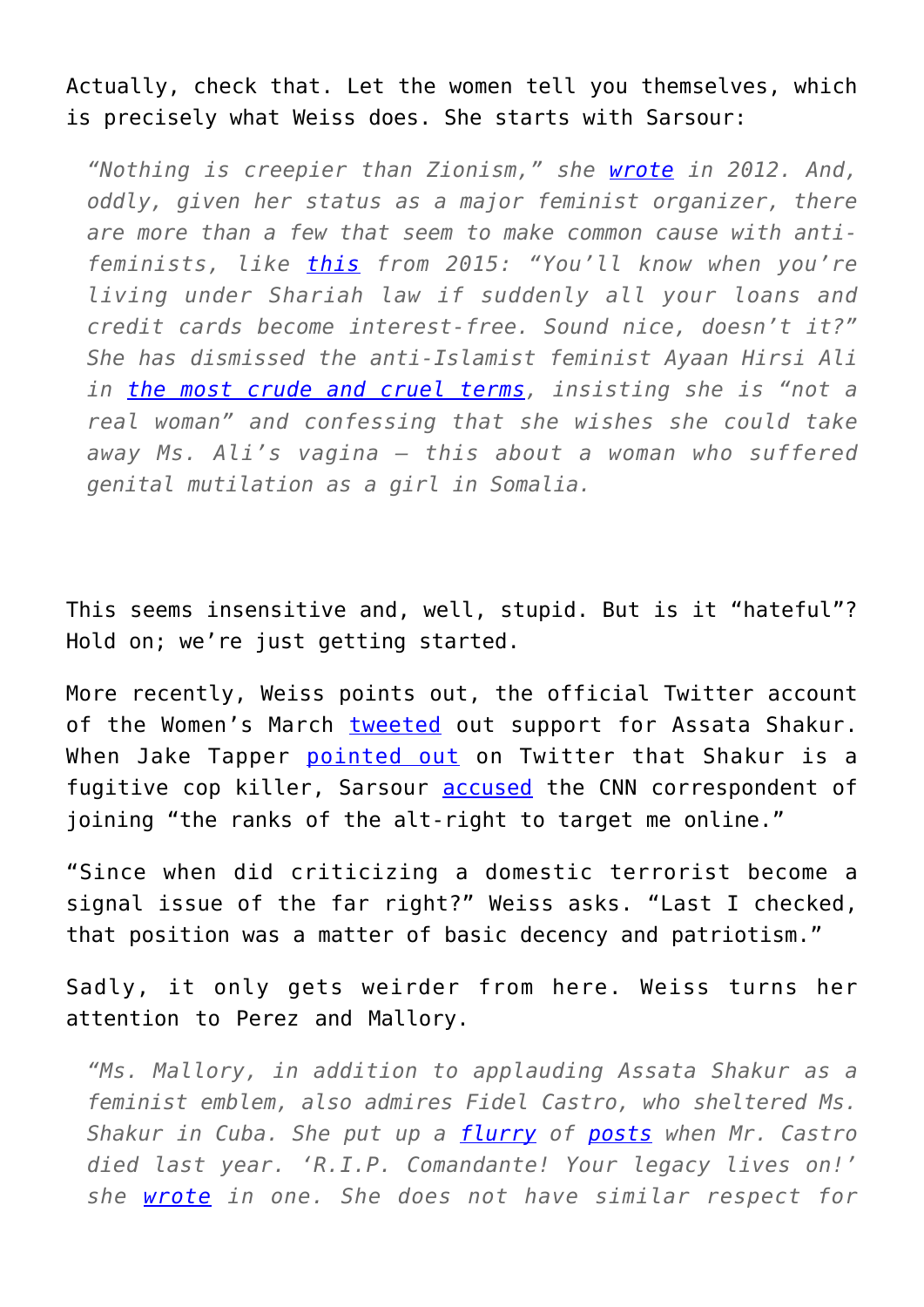*American police officers. 'When you throw a brick in a pile of hogs, the one that hollers is the one you hit,' she [posted](https://www.instagram.com/p/BNCmvuaA-7_/?taken-by=tamikadmallory) on Nov. 20.*

*Ms. Perez also expressed her admiration for a Black Panther [convicted](https://www.dnainfo.com/new-york/20141126/central-harlem/black-panther-convicted-of-trying-kill-6-officers-released-from-prison) of trying to kill six police officers: 'Love learning from and sharing space with Baba Sekou Odinga.'"*

If praising cop killers and dictators is not enough for you, alas, we're still not done.

Weiss shows that Mallory and Perez also gush over Louis Farrakhan, the man who praised Hitler on national television as "a very great man" and called Judaism a "gutter religion." Oh, he is also an unapologetic racist who said that "white people deserve to die."

Regardless of your political or ideological persuasion, I recommend reading [Weiss' article](https://www.nytimes.com/2017/08/01/opinion/womens-march-progressives-hate.html) in its entirety.

What's striking is that the vitriol is so transparent. These women were not surreptitiously recorded or accused of saying vile things; they were *publicly* praising cop killers, mass murders, and unapologetic racists.

This is not to suggest that hate is confined to the left; we [know](https://www.washingtonpost.com/local/lets-party-like-its-1933-inside-the-disturbing-alt-right-world-of-richard-spencer/2016/11/22/cf81dc74-aff7-11e6-840f-e3ebab6bcdd3_story.html) it's not. Nor is the goal to impugn the many fine people who marched in the Women's March earlier this year. I, like most people, know people who were there. They were without exception good people who believed they were marching for unity.

But the true character—and the true motivations—of those who organized the Women's March needs to be exposed. The *New York Times* did just that, and they deserve credit.

Read the article. Read what Mallory, Perez, and Sarsour stated publicly. Then ask yourself if you believe it's truly unity and peace they seek.